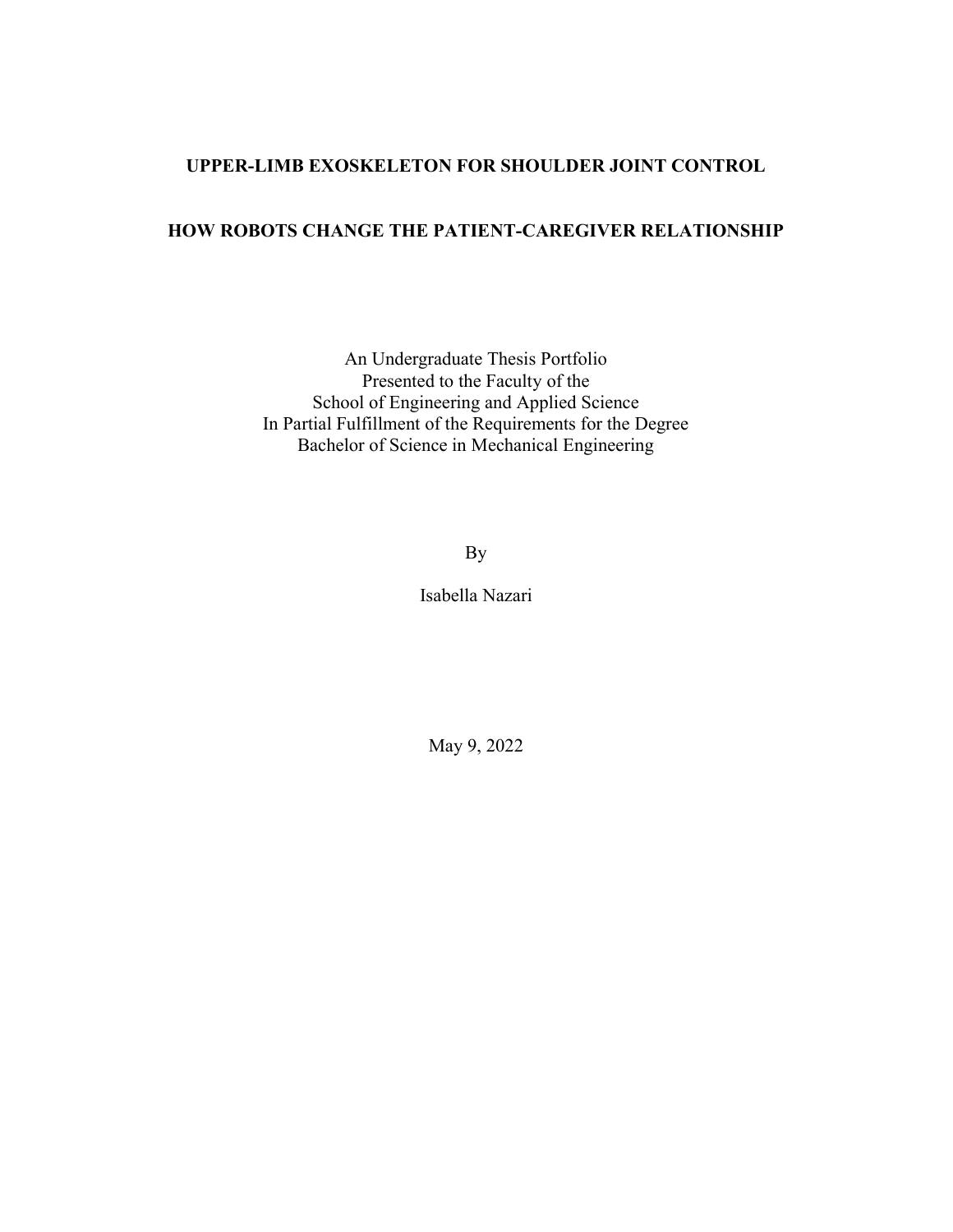#### SOCIOTECHNICAL SYNTHESIS

 The rise of robots in the health care industry has provided tremendous growth for both patients and their caregivers. Creating an upper-limb exoskeleton using soft materials can provide relief from the stress and workload in this patient-caregiver relationship, but it is equally important to understand the social implications that go along with introducing robots into sensitive populations, like the elderly and persons with disabilities. The STS research paper aims at identifying ways that robots can change and improve the patient-caregiver relationship. The technical report and STS research paper are tightly coupled, in that the exoskeleton developed in the technical report is one example of a robot that can affect the patient-caregiver relationship. By understanding the various ways that this exoskeleton could change the dynamic between these two individuals and improve or worsen both of their lives, engineers will be able to make informed decisions when designing their technologies.

The technical research report describes the design and development of an upper-limb exoskeleton for motor control and rehabilitation. With the addition of this exoskeleton into the patient-caregiver relationship, patients that have motor impairments will gain some of their independence back. At the same time, caregivers will have more time to focus on making meaningful relationships with their patients, instead of having to perform everyday tasks for them.

The exoskeleton designed in the technical project focuses on actuating the shoulder joint using inflatable artificial muscles and 3D printed support structures. Several iterations of various types of artificial muscles were tested to decide which model produced the most force and was therefore able to lift the human arm in the most efficient way. Overall, the exoskeleton provides moderate range of motion to the shoulder joint, but solely in the abduction/adduction degree of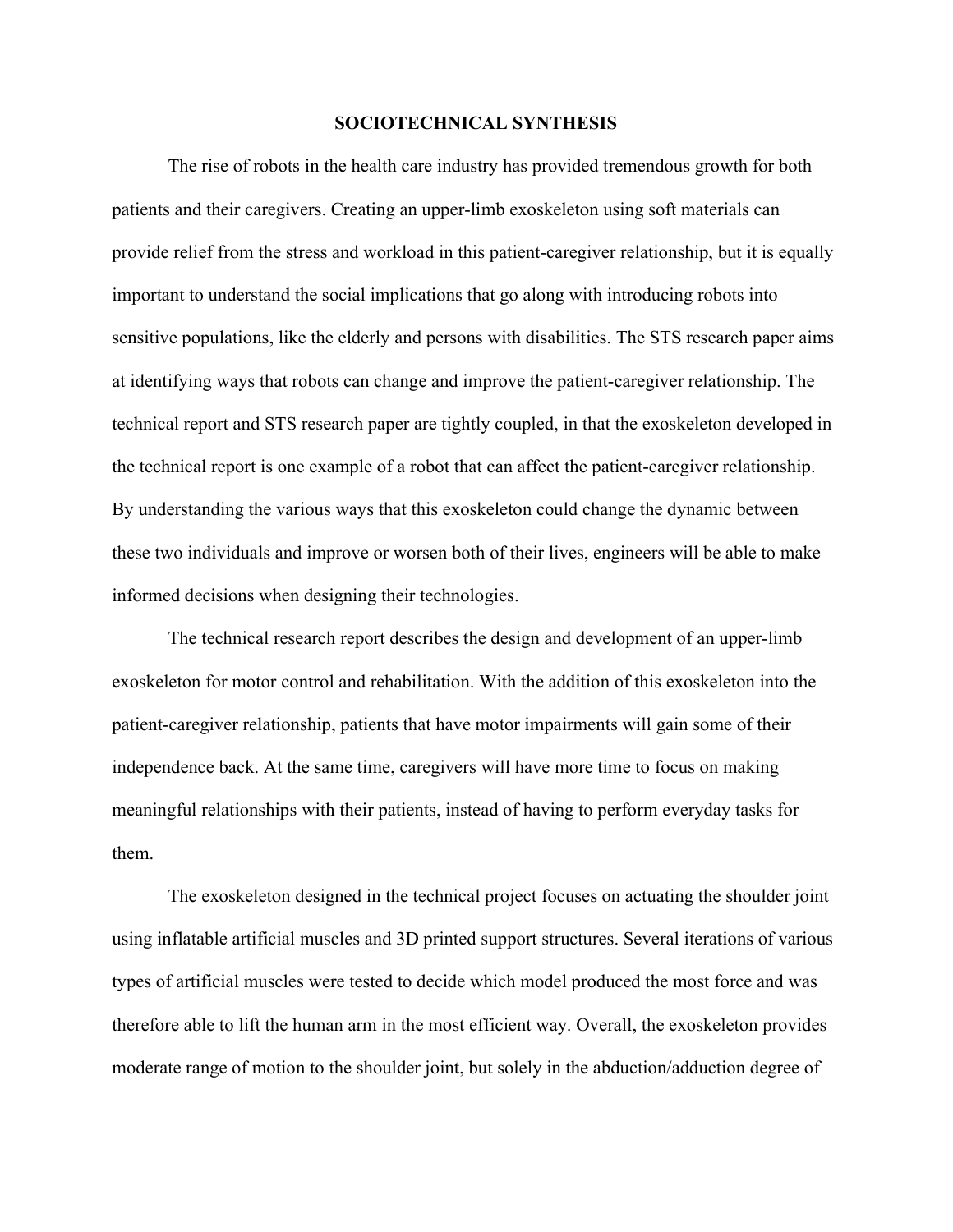freedom. While the exoskeleton was tested on team members, because of the time and resources allocated, it did not end up being tested in a clinical setting.

 The STS research discussing the patient-caregiver relationship was inspired by the rise of robots in the health care industry combined with the increasing elderly population. This research seeks to discover if robots change the patient-caregiver relationship for the better. First, the existing patient-caregiver relationship was defined. Next, the problems in this relationship were identified through scholarly essays and first-hand accounts in newspaper articles. Finally, the addition of robots into this relationship was analyzed using Law and Callon's Actor-Network Theory.

 It was proven that both patients and their caregivers have a severe amount of stress put on them, and this has serious effects on their physical and mental health. The use of both social and physical robots can provide relief to both parties. Patients receive aid with everyday tasks or companionship, while caregivers get extra time to focus on specific aspects of their jobs rather than having to do everything for their patients. Although these benefits prove that robots will improve the patient-caregiver relationship, it was found that it is also important to introduce them slowly, and only if both individuals are in favor of it.

 It is clear that the caregiving industry needs to be improved for both the caregiver and their patients. Robots offer promising improvements that can lessen the burden put on these individuals. At the same time, they can also cause misunderstandings and be used inappropriately. With the correct trainings and introductions, robots have the ability to change the patient-caregiver relationship in order to benefit everyone involved.